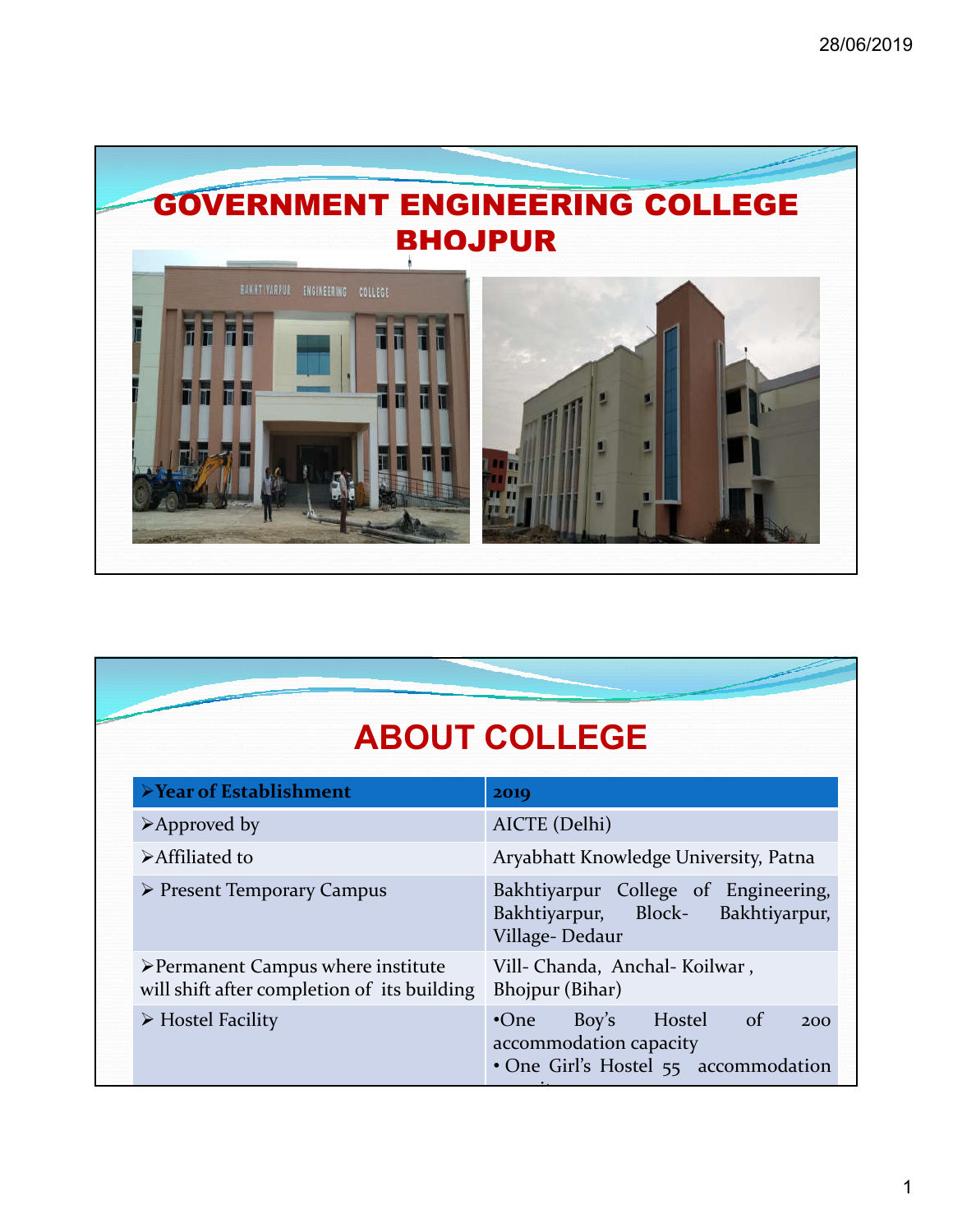## Courses and Intake Capacity (UG)

| <b>Element</b>                       | <b>Value</b>                                                                                        |
|--------------------------------------|-----------------------------------------------------------------------------------------------------|
| $\triangleright$ Courses with intake | <b>- Civil - 60</b><br>- Mechanical - 60<br><b>Electrical - 60</b><br><b>· Instrumentation - 60</b> |
| Total                                | 240                                                                                                 |
| $5\%$ supernumerary seat             | 12                                                                                                  |
| <b>Grand Total</b>                   | 252                                                                                                 |
|                                      |                                                                                                     |
|                                      |                                                                                                     |

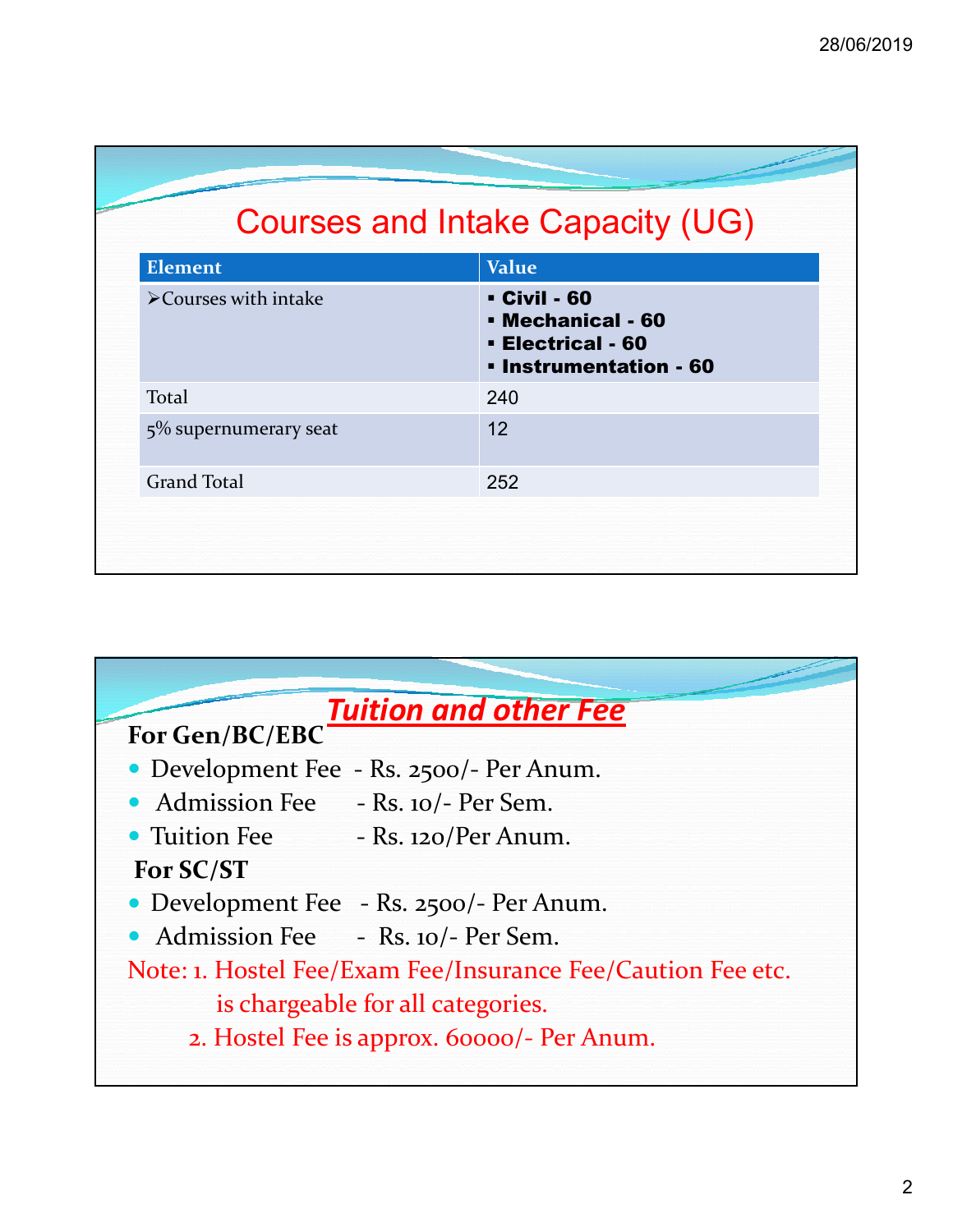